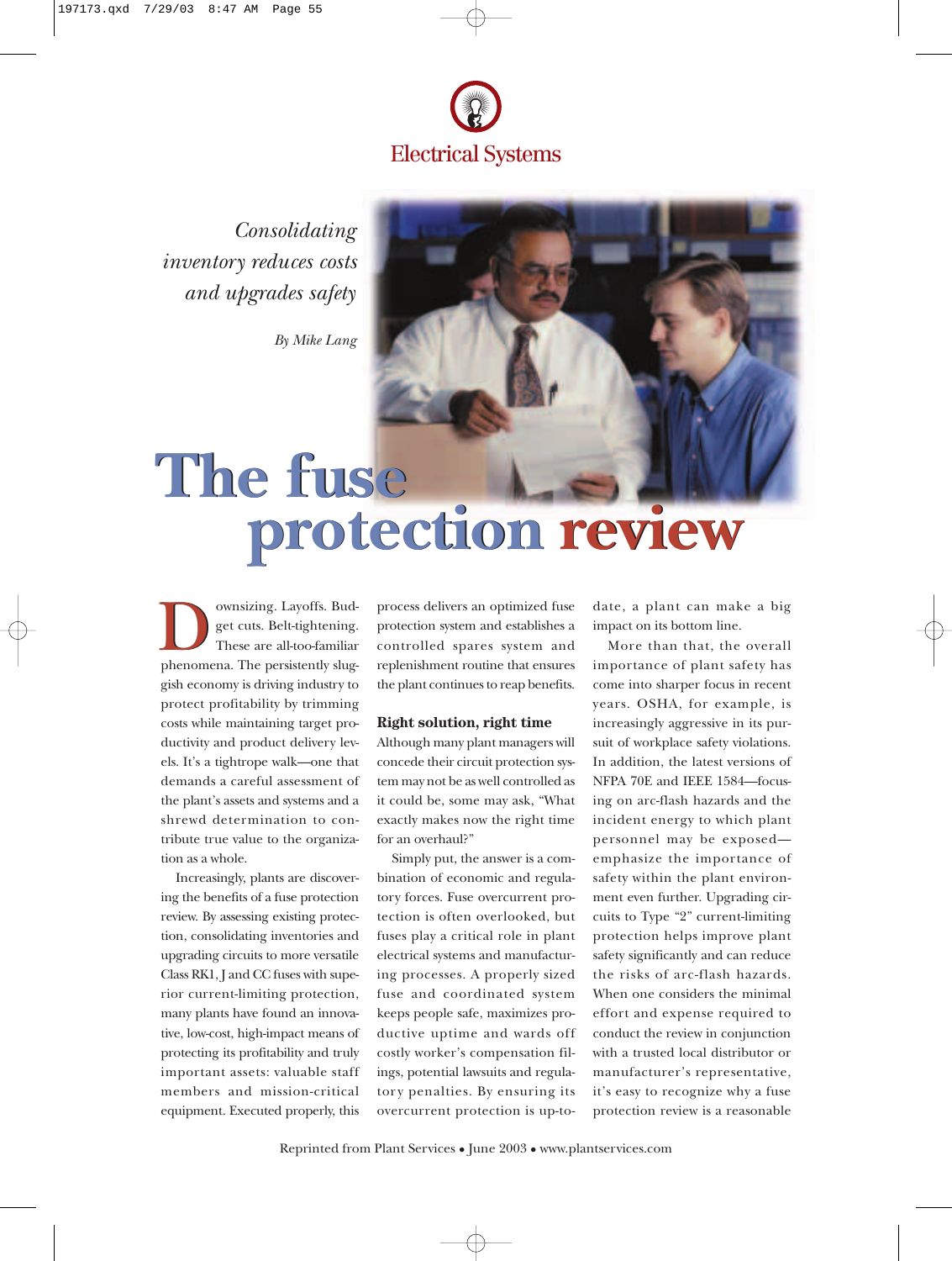

low-cost, high-impact solution for these tough economic times.

#### **Clutter = cost**

The survey starts with a visit to the plant's storeroom. The fuse bin inventory reveals the plant's potential for inventory consolidation, cost savings and safety improvements. Most bins contain a dizzying array of fuses, with some dating back to the earliest days of the plant. Prime targets for consolidation and upgrade include older fuses, such as Classes H and K, midget fuses and Class RK5s for protecting mechanical motor starters.

These only provide Type "1" protection. They protect equipment and personnel from explosions and fire, but leave equipment vulnerable to damage from short circuits. Consolidating and upgrading provides the immediate benefits of enhanced protection, reduced downtime and a streamlined inventory.

Accumulated over the years as new equipment was installed and commissioned, the various types and sizes of spare fuses in many plant storerooms contribute to downtime, add unnecessary costs and needlessly jeopardize the plant's circuit protection system. In the worst cases, it's easier for technicians to order new fuses than to sift through their bins searching for the correct replacement. This failure to turnover existing fuse inventory not only adds unnecessary cost, it raises the potential for unintentional protection downgrades that may expose the plant to additional costs in downtime, worker injuries and expensive component replacement.

The fuse protection review helps

eliminate these risks and introduces positive changes in workplace and business practices that go straight to the bottom line.

#### **Less is more**

Think of it as using a smaller inventory to yield better protection. Consolidating and upgrading can yield as much as a 25-percent inventory reduction, with exceptional cases producing as much as a 50-percent reduction in standing inventory. Uncluttered fuse bins not only minimize confusion and reduce the potential for misapplications, but also simplify reordering and restocking. This alone is an improvement in the plant's fuse protection scheme, but some of the most compelling benefits are the performance advantages fuses featuring modern Type "2" protection have to offer.

Current-limiting, time-delay fuses providing Type "2" (No Damage) protection safeguard critical components from short circuits and promote plant profitability even further. Advanced fuses minimize current flow in a faulted circuit. Instead of repairing and replacing expensive equipment, technicians simply clear the fault, replace the open fuses and get the systems back online. With the increasing use of sensitive electrical components, upgrading the plant's circuits to Type "2" protection is simply a smart thing to do. Furthermore, fuses with permanent, visual open-fuse indicators further reduce downtime and help make life a little easier for today's timeand cost-constrained maintenance departments.

# **Protecting motor controllers**

Electronic motor controllers drives and soft starters—are ubiquitous. Enhanced control and reduced operating costs account for their rising popularity. While drives enable better control of motor speed, soft starters reduce the power required to start the motor, translating into lower energy costs. To preserve these benefits, the fuse protection review should verify the protection provided for these devices.

First of all, it's important to follow the motor controller manufacturer's recommendation for protection. Then determine if high-speed fuses have been included with the device or if fuses must be supplied separately. Not all electronic motor controllers include high-speed fuses. Always have appropriate spares on hand to prevent the accidental installation of improper fuses. This happens more often than one might think and can jeopardize both the motor controller and the production line's uptime.

Faced with an offline system and scrambling to get it back online, the electrician might inadvertently replace the open fuse with the wrong type or rating. While this may get the line up and running in the short term, it presents a potential hazard that may pop up again at the worst possible moment. Readily available fuse spares reduce the chances that these situations will occur, and the fuse protection review makes certain that the proper spares are always on hand.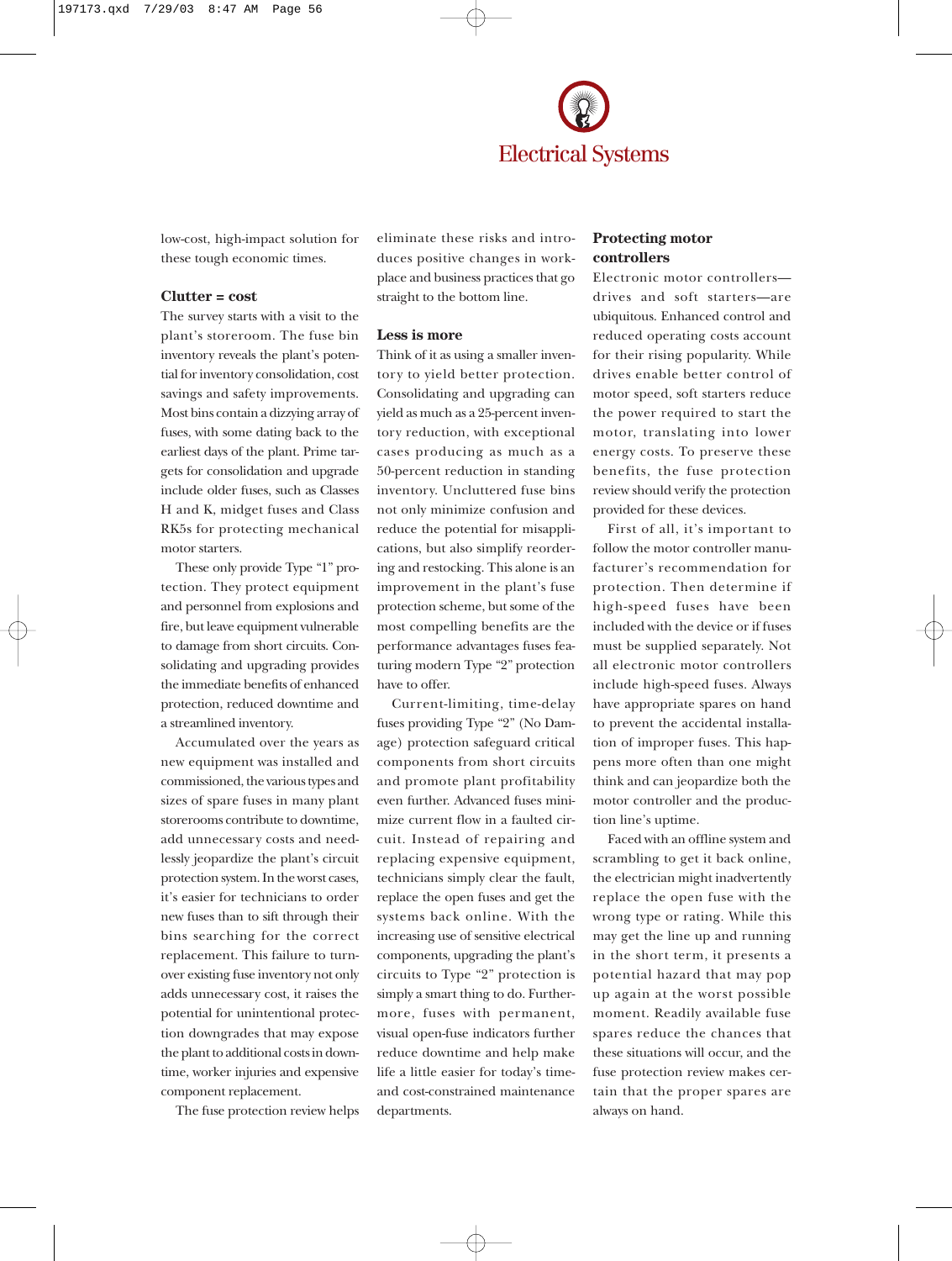

# **Strong relationships prolong benefits**

Avoiding accidental protection downgrades and potential pitfalls, such as those surrounding electronic motor controllers, is a matter of awareness and training. Strong business relationships make the difference and should be a part of the fuse protection review. A strong relationship with the local distributor or manufacturer's representative keeps the plant informed about the latest technological developments.

This complementary relationship is crucial to ensuring that the plant enjoys more than just the short-term benefits of a smaller fuse inven-tory and enhanced protection levels. Working with the local distributor, many manufacturer's reps can provide on-site circuit protection and fuse selection training, as well as a safety standard reviews. Ideally, everyone in the value chain is trained: maintenance supervisors, control

engineers, safety directors and purchasing agents. This ensures that knowledge of the plant's systems permeates the organization, responsible workplace practices are exercised throughout and the benefits of the fuse protection review are maximized.

The goal of the fuse protection review is to optimize the plant's circuit protection and produce a controlled spares system and replenishment routine. The storeroom fuse bins should be reorganized, and the fuse inventory database updated with minimum and maximum inventory levels for each stock keeping unit. Regular site visits and communications with the local distributor can then make restocking and reordering a breeze. The stronger relationships developed through the course of the fuse protection review can preserve the team's efforts and keep the plant up and running for years to come.

In a tough business climate, plants must look for value more than ever. A fuse protection review delivers exactly that; true value that makes a real difference on the bottom line. This high-impact, low-cost initiative helps to protect the plant's assets—both physical and financial.  $\boldsymbol{\mathsf{\odot}}$ 

*Mike Lang is National Industrial Account Manager at Ferraz Shawmut, Newburyport, MA. He can be reached at 978-462-6662*

*Figures: Ferraz Shawmut*



Modern fuses provide Type "2" protection.